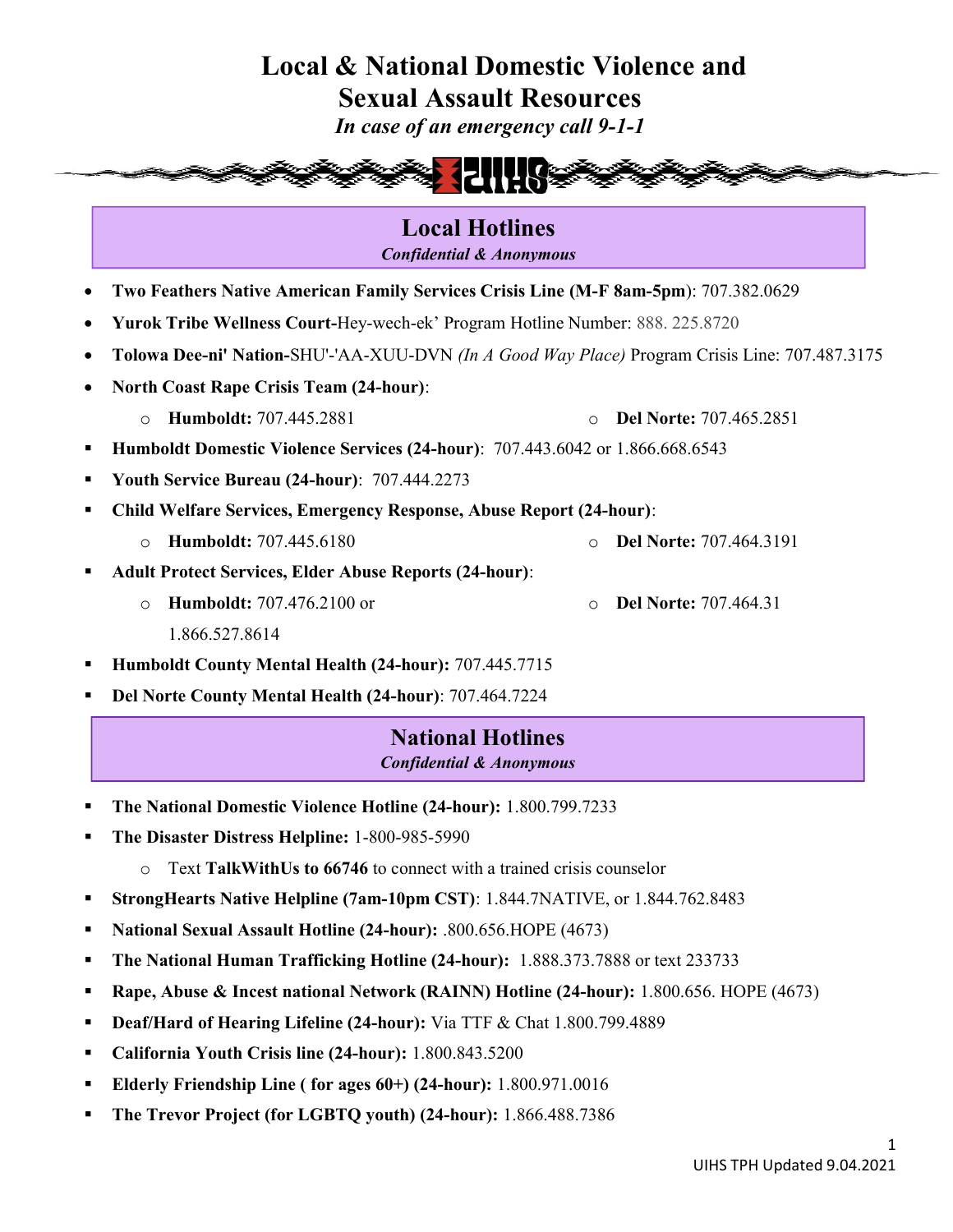Sexual Assault Resources

In case of an emergency call 9-1-1



## Local Tribal Resources

- United Indian Health Services, Inc.
	- o Behavioral Health Department (telehealth appointments now available)
		- Potawot: 707.825.5060
		- Crescent City-Elk Valley: 707.464-5711

### United Indian Health Services, Inc.-Community Health and Wellness Department

- o Mending the Circle
	- **Provides trainings, outreach and educational resources to victims and survivors of domestic** and sexual violence, in addition to the larger community in order to better detect and respond to domestic and sexual violence. Services are limited at this time.
	- Contact Alissa Leigh or Rob England at 707.825.5070 for assistance.

### Two Feathers Native American Family Services

- o Domestic Violence Program
	- Provides direct services, education and advocacy. Current services include, but are not limited to: case management, crisis intervention, crisis counseling, referral services, emergency shelter, and client transportation. Services are limited at this time.
	- Crisis Line (M-F 8am-5pm): 707.382.0629
	- Website: https://twofeathers-nafs.org/

### Yurok Tribe Wellness Court

#### o Hey-wech-ek' Program

- Provides assistance and services for victims and survivors of domestic violence, sexual assault, dating violence, stalking, and family violence. Services are limited at this time.
- To reach an Advocate:
	- Erika Meyer, Klamath: 707. 951.9735
	- Kapoon Tripp, Eureka: 707.951.6553
- Program Hotline Number: (888) 225-8720
- Website: https://yuroktribalcourt.org/hey-wech-ek-program-i-survive/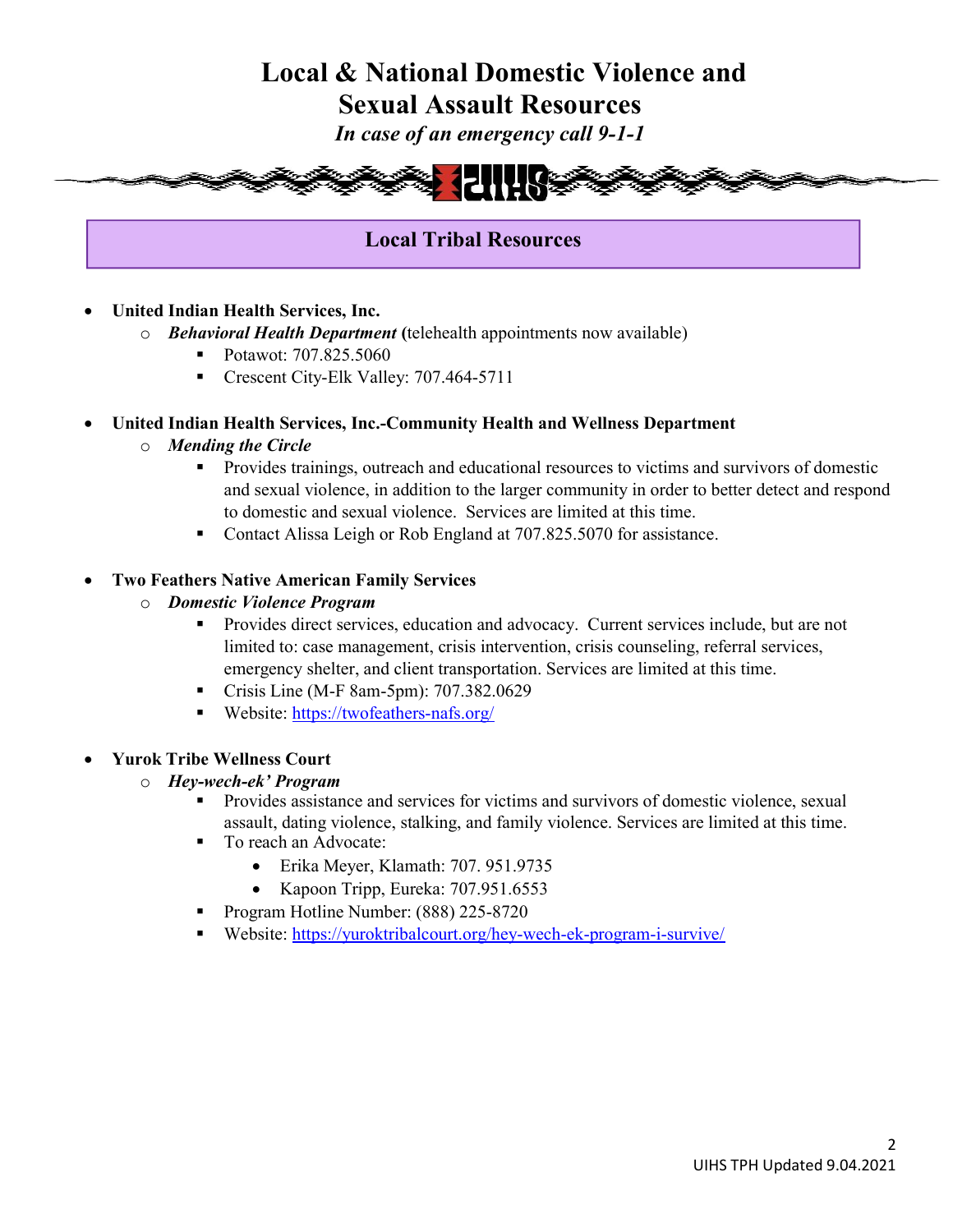## Local & National Domestic Violence and Sexual Assault Resources

In case of an emergency call 9-1-1



### Tolowa Dee-ni' Nation

- o SHU'-'AA-XUU-DVN (In A Good Way Place) Domestic Violence/Sexual Assault Program
	- Provides domestic violence and sexual assault services to any tribally affiliated person that has experienced domestic violence/sexual assault. Services are limited at this time.
	- Confidential 24-hour Crisis Line: 707.487.3175
	- Website: https://www.tolowa-nsn.gov/departments/cfs/
- Hoopa Valley Tribe
	- o Hoopa Office of Domestic Violence and Sexual Assault Program
		- Provides crisis intervention, safety planning, educational information, emergency services, transportation services, support with legal services, referrals to community resources, cultural resources and trainings (need to live in service area for services).
		- Contact Danielle Vigil-Masten at 530.625.4261 ext. 0353

### o Hoopa Valley Tribal Advocate Program

- **•** Provides assistance with preparing restraining orders for filing in the Hoopa Valley Tribal Court and offering civil legal assistance to victims (for example assistance with divorce, child custody, or evicting the perpetrator etc.). The program also offers emergency hotel, clothing, food, utility and phone card vouchers as well as, payment for emergency window and lock repair. The program focuses on domestic violence, stalking and sexual assault, but any crime victim is eligible. The person seeking assistance does not need to have a criminal case. (need to live in service area for services)
- Contact Morgan Tracy at 707.606.9145 or 530.625.4305

### Trinidad Rancheria

- o Social Services
	- **Programs:** 
		- Social Services: Court and Child Welfare Advocacy, Home Visits, Emergency Services, Criminal/Civil Justice Advocacy, Case Management, and ICWA Related Services
		- Victim Services: Information and Referral, Personal Advocacy and Accompaniment, Emergency Services, Criminal/Civil Justice Advocacy, and Emotional Support and Safety Planning
		- Substance Use Disorder Services: Assessments, Case Management, SUD Education, Referrals and Information, Wraparound Services, Individual and Group Counseling Sessions, Cultural Activities, and Aftercare
		- Website: https://trinidad-rancheria.org/social-services-department/
	- Contact 707.825.2712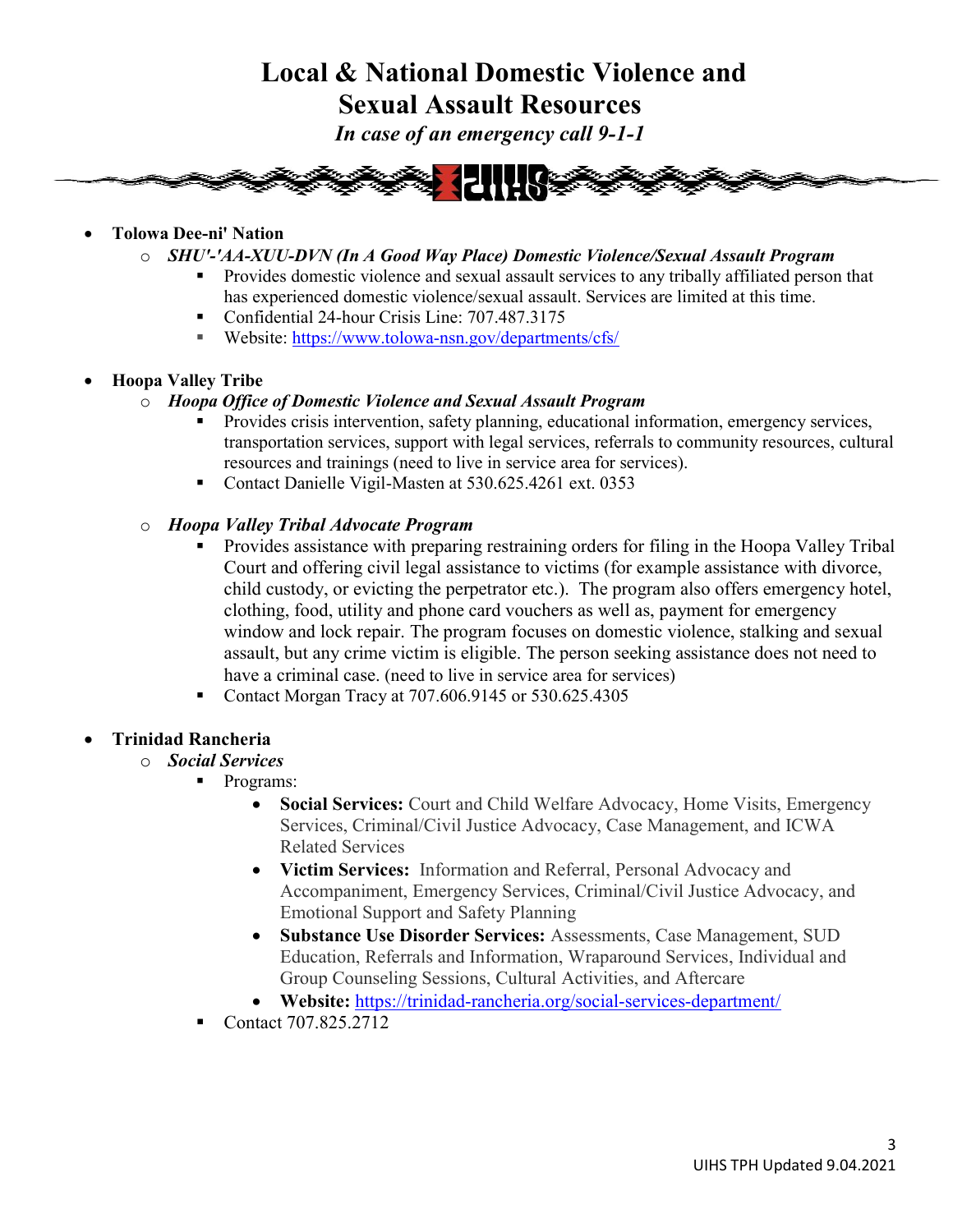Sexual Assault Resources

In case of an emergency call 9-1-1



### Karuk Tribe

- o Karuk "Pikyav" Domestic Violence Program
	- The Pikyav D.V. program staff work directly with the domestic violence shelters, courts and other service providers in Humboldt and Siskiyou counties providing services to eligible Native Women, Teens, Children, Elders and Community Members, and assisting with outreach and community education. Advocates may assist eligible victims with navigating the legal, civil and criminal court process, including obtaining and enforcing protective orders.
	- Website: https://www.karuk.us/index.php/departments/judicial-system/pikyav
	- Contact 530.493.1630, ext. 5303 or 530.598

### Safe Houses/Emergency Shelter

Services limited at this time Humboldt Domestic Violence Services: 707.443.6042 or 866.668.6543

- Two Feathers Native American Family Services: 707.839.1933
- Hoopa Valley Tribal Advocate Program: 707.606.9145
	- o Need to live in service area to receive services.
- Hoopa Office of Domestic Violence and Sexual Assault Program: 530.625.4261 ext. 0353
	- o Need to live in service area to receive services.
- Harrington House (Del Norte County): 707.465.3013

### **Shelters**

- Betty Kwan Chinn: 707.407.3833
- Eureka Rescue Mission: 707.445.3787